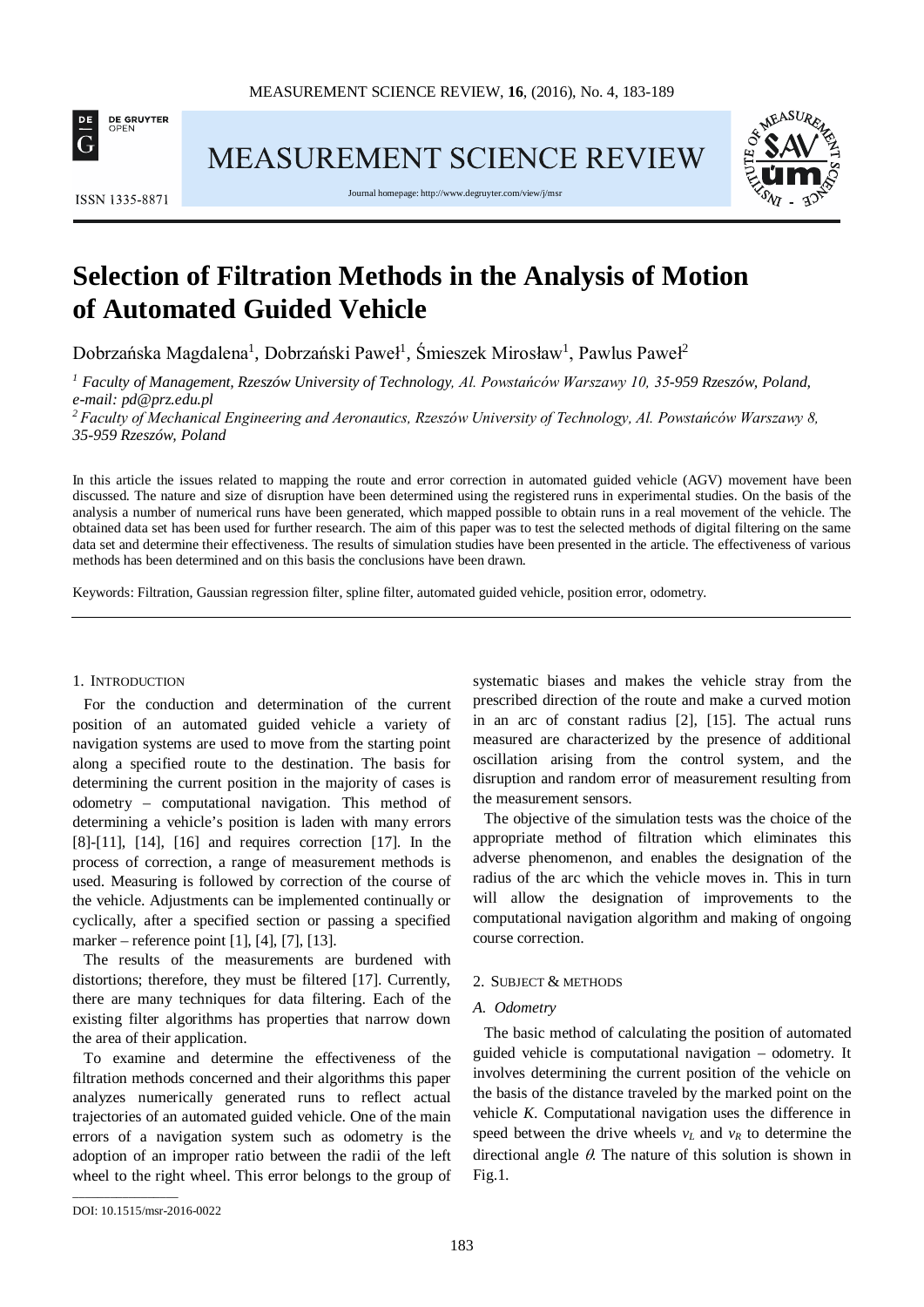

Fig.1. Coordinate system used in analytical navigation.

This method is a continuous count of the distance traveled by the left wheel  $(W_L)$  and right wheel  $(W_R)$ , and the determination in each iteration of the directional angle changes with the motion of the vehicle  $\theta$ . This is applied in vehicles in which two independently powered drive wheels are used. Appropriate differentiation of the speeds of these wheels forces rotation of the vehicle around a vertical axis of rotation passing through point *O* and changes in the directional angle θ.

If the position of a selected point *O* directed using two independently powered wheels  $W_L$  and  $W_R$  in the base reference system  $X_0O_0Y_0$  (Fig.1.) in iteration *k* is defined by the state vector  $(x(k), y(k), \theta(k))$ , the position of the vehicle in the iteration  $k+1$  is expressed by:

$$
\begin{bmatrix} x(k+1) \\ y(k+1) \\ \theta(k+1) \end{bmatrix} = \begin{bmatrix} x(k) \\ y(k) \\ \theta(k) \end{bmatrix} + \begin{bmatrix} \Delta t \cdot v_0(k+1) \cdot \cos(\theta(k) + \Delta t \cdot \omega(k+1)) \\ \Delta t \cdot v_0(k+1) \cdot \sin(\theta(k) + \Delta t \cdot \omega(k+1)) \\ \Delta t \cdot \omega(k+1) \end{bmatrix} (1)
$$

Velocities  $v_0(k+1)$  and  $\omega(k+1)$  can be determined from the following relations:

$$
v_{0}(k+1) = (v_{R}(k+1) + v_{L}(k+1))/2
$$
 (2)

$$
\omega(k+1) = (v_R(k+1) - v_L(k+1))/b \tag{3}
$$

where:

 $v_R(k+1)$  - speed of the right wheel,

 $v_r(k+1)$  - speed of the left wheel,

*b* - wheelbase of the driven wheels.

Velocity  $v_R(k+1)$  and  $v_L(k+1)$  can be determined from the following relations:

$$
v_R(k+1) = \omega_R(k+1) \cdot r \tag{4}
$$

$$
v_L(k+1) = \omega_L(k+1) \cdot r \tag{5}
$$

where:

*r* - radius of the steered wheels.

In the above consideration it was assumed that the wheels are rigid and they roll without spin, the contact between the wheel and the floor is a point contact and the radii *r* of the driven wheels are the same.

Presented method is very simple but has got some drawbacks connected with errors. We can distinguish several sources of errors that have an impact on the accuracy of positioning. These sources were divided into two categories: systematic errors and non-systematic errors. Additional odometry errors can be caused by the odometry equations themselves, since they approximate an arbitrary motion as a series of short rectilinear segments. The precision of this approximation depends on the program step.

Two dominant sources of errors in odometry are unequal wheel diameters and uncertainty about the wheelbase.

By properly determined and set radii  $r<sub>L</sub>$  and  $r<sub>P</sub>$  a vehicle carries out straight motion. In the event of a change of these radii, for example, as a result of loading of the vehicle with transported cargo, the vehicle carries out a curvilinear motion. An example run registered during the motion using laser rangefinders is shown in Fig.2. [17]. The determination on a straight test section of radial motion on the curvature of the course will make it possible to determine amendments to the calculated algorithm for the correction of the course. Measuring errors also overlap with the measurements and the shape of the trajectory, which is well illustrated in Fig.2. showing the actual run.



Fig.2. The real run of automated guided vehicle.

The registered run is curved. We can distinguish an arc of large radius, oscillations on the arc and measuring errors in the form of noise. The arc of large radius is a result of the adoption of an improper ratio of the radius of the left wheel to the right wheel. Meanwhile, the presence of oscillation results from the regulation set-up used.

Assuming various errors in relation to the radii of rolling wheels, numerical runs were generated to reflect sample trajectories of an automatically driven transport vehicle. Fig.3.a) shows a sample numerically generated run and its components in the form of an arc (Fig.3.b)), its oscillation (Fig.3.c)), and measurement noise (Fig.3.d)).

Since the purpose of simulation tests was to find the most appropriate method of filtration in a group of numerically generated runs in accordance with the provisions shown in Fig.3., it was decided to examine the effectiveness of the methods of filtration considered in the latter part of this article.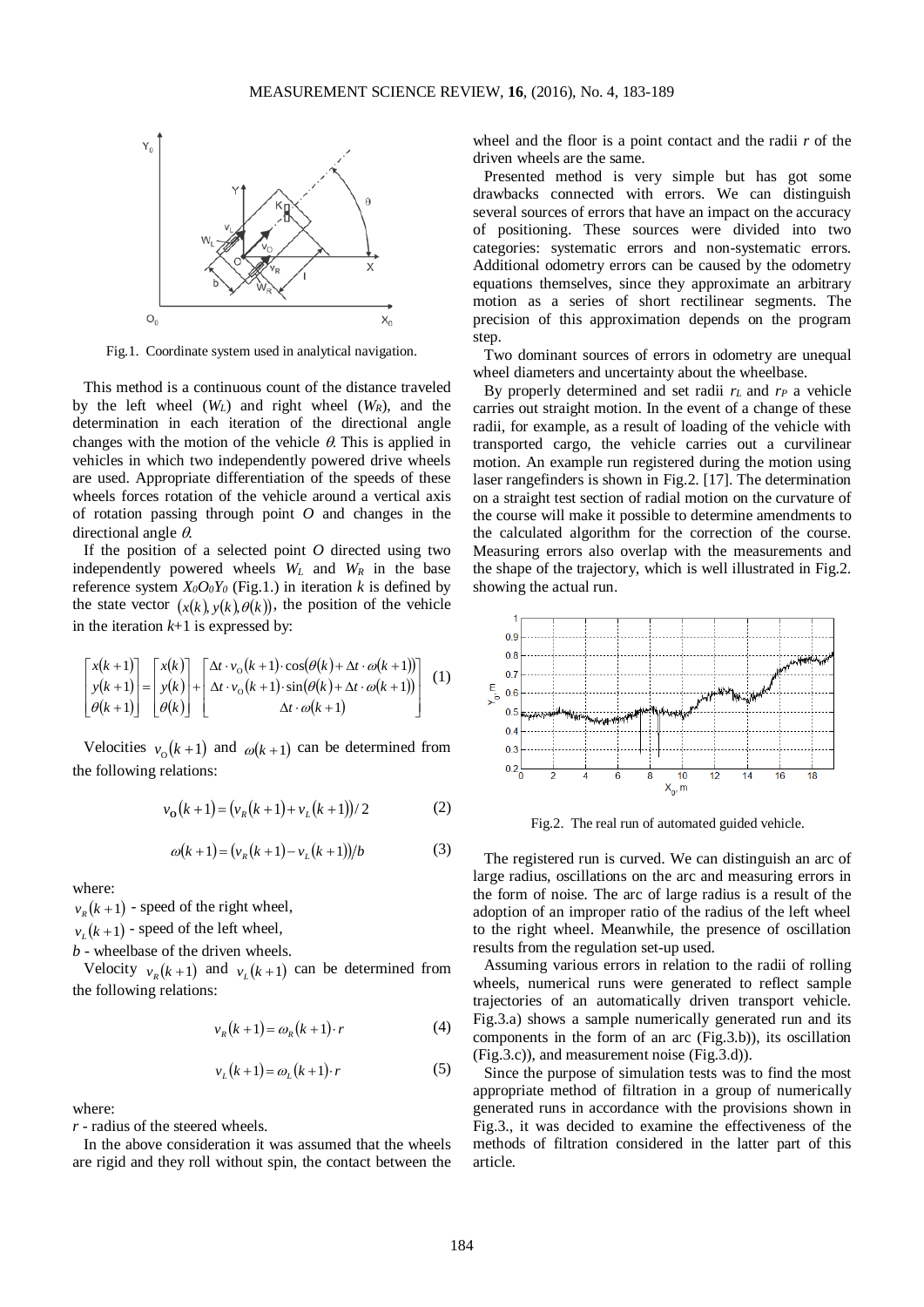

Fig.3. The numerically generated run reflects the exemplary trajectory of automated guided vehicle.

## *B. Filtration methods*

In the simulation studies, it was decided to examine the effectiveness of Gaussian regression filters of zero and second order, spline filters, and robust regression filters.

The designation of the middle line of the Gaussian regression filter  $w(x)$  of zero order is done using regression. The advantage of this filter is that for each point of the measured section the value of the mean line of the filter is defined. The regression arrangement can be mathematically described by the following relationship [3]:

$$
\int_{x_1}^{x_2} (z(x-\xi) - w(x))^2 \cdot s(\xi) \cdot d\xi \to \min_{w(x)} \tag{6}
$$

The value of the mean line of the filter  $w(x)$  of the filtered profile reduces the squared deviation of the measured profile *z*(*x-*ξ) weighted by *s*(ξ) and integrated in the range of  $0 < (x-\xi) < l$  (*l* – measured length). The limits of integration are defined in such a way that guarantees analysis of the entire section measured.

The mean line of the filter  $(x)$  is described by the following formula:

$$
w(x) = \int_{x_1}^{x_2} z(x - \xi) \cdot s_0(\xi) \cdot d\xi
$$
 (7)

Where

$$
s_0(\xi) = s(\xi)/\int_{x_1}^{x_2} s(\xi) \cdot d\xi
$$
 (8)

In addition, the regression filter performs a weighted averaging (shown in equations 7 and 8). Averaging occurs

in a finite interval. The weight function  $s_0(x)$  is scalable, so its area is always set to 1. The regression filter corresponds to the filtration with phase correction in accordance with ISO 11562 standard, when the weight of  $s(x)$  is replaced with a Gaussian probability function and the limits of integration are in the range  $-\infty < x - \xi < \infty$ . The Gaussian regression filter allows the avoidance of the effects of the final profile by changing the weight function for the initial and final parts.

Gaussian regression filter of second order can approximate distinct form components since it fits a polynomial curve locally.

The robust filter is a modification of the Gaussian filter involving the introduction of an additional weight function:

$$
w(x) = \int_{-\infty}^{\infty} z(x - \xi) \cdot \rho(x) s(\xi) \cdot d\xi \tag{9}
$$

The additional function of the weight decreases in abnormal places deviating far from the mean.

The robust filter also responds well to the peaks of the profiles. This filter applied to the profiles not containing outliers should have the characteristics of a Gaussian filter.

Spline filter is a special type of discrete linear filter. Spline filters are characterized by the spline function to obtain a filtered output signal. The function of  $S(x)=S(x, \Delta_n)$  defined on the interval  $\langle a, b \rangle$  is called the function splined to the degree of *m* ( $m \ge 1$ ) if:

1.  $S(x)$  is a polynomial of degree at most m in each interval  $(x_i, x_{i+1}), i = 0, 1, ..., n-1$ .

2.  $S(x)$  and its derivative step 1, 2, ...,  $m-1$  are continuous in the intervals.

Any kind of function very often comes close to spline functions. This is easily linked to the designation of their values and convergence for the numerous classes of functions. In practice, functions splined to a third degree (cubic) are often used, which for many issues are sufficiently smooth and the speed of their convergence is satisfactory.

The current study demonstrated the flexibility and usability of spline filters for industrial applications.

Filters based on spline curves are based on natural cubic spline functions.

The weight function of this type of spline filters cannot be specified unambiguously. Therefore, filter equations are used instead of weight functions to describe the spline filter. However, the numerical calculation of the weight function for spline filters is always possible, when necessary. If the sampling interval is small enough and the spline filter is based on the cubic curve, weight can be approximated by a continuous function [12]:

$$
s(x) = \frac{\pi}{\lambda_c} \sin\left(\sqrt{2} \frac{\pi}{\lambda_c} |x| + \frac{\pi}{4}\right) \exp\left(\sqrt{2} \frac{\pi}{\lambda_c} |x|\right) \tag{10}
$$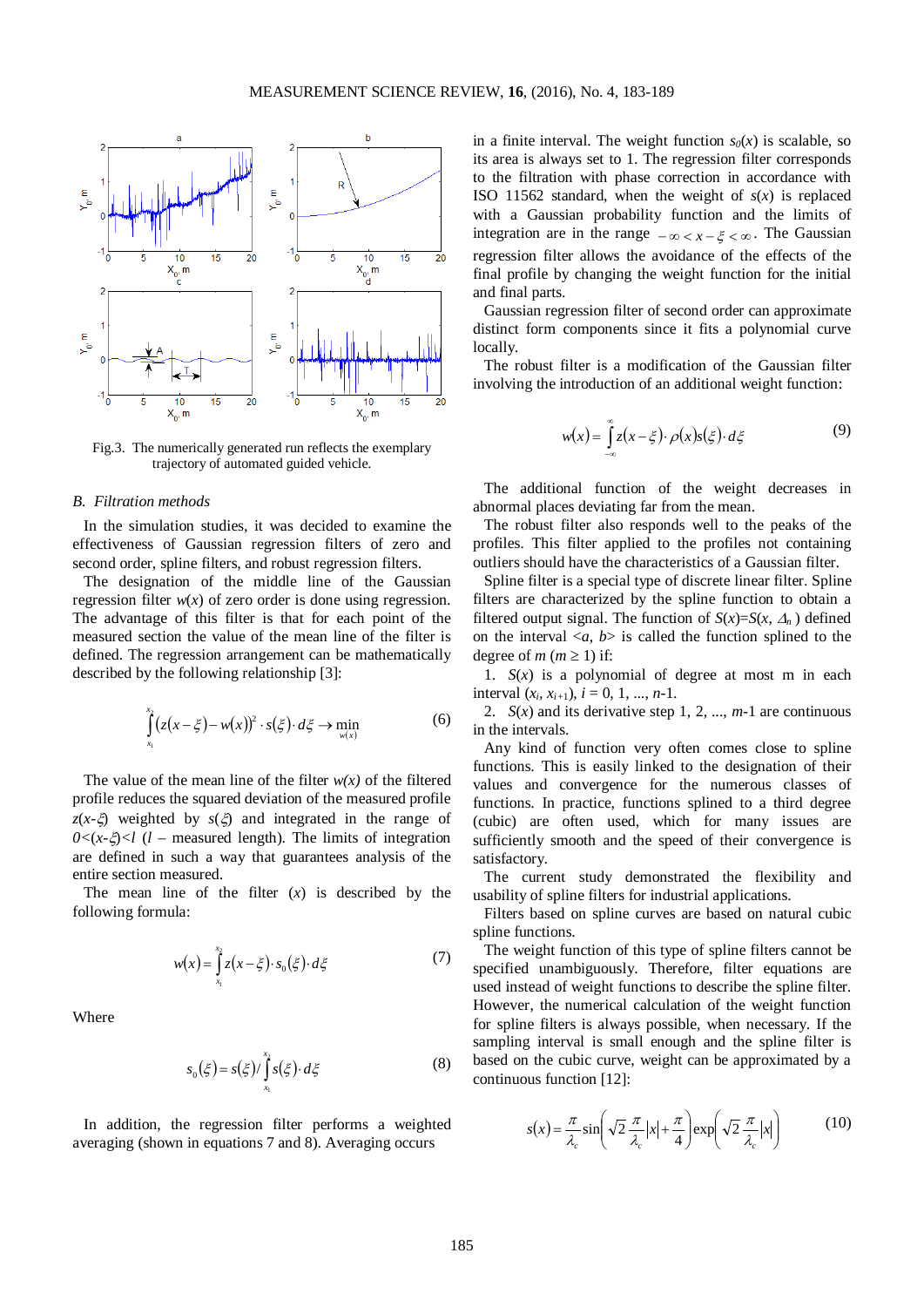Filter equations are based on cubic splines and have the following form:

$$
(1 + \alpha^4 Q)w = z \tag{11}
$$

where *Q* is the *n* dimensional matrix.

In a non-periodical case:

$$
Q = \begin{pmatrix} 1 & -2 & 1 & & & & \\ -2 & 5 & -4 & 1 & & & \\ 1 & -4 & 6 & -4 & 1 & & \\ & \ddots & \ddots & \ddots & \ddots & \ddots & \\ & & 1 & -4 & 6 & -4 & 1 \\ & & & 1 & -4 & 5 & -2 \\ & & & & 1 & -2 & 1 \end{pmatrix}
$$
(12)

In a periodical case:

$$
Q = \begin{pmatrix} 6 & -4 & 1 & 1 & -4 \\ -4 & 6 & -4 & 1 & 1 \\ 1 & -4 & 6 & -4 & 1 & 1 \\ & \ddots & \ddots & \ddots & \ddots & \ddots \\ & & 1 & -4 & 6 & -4 & 1 \\ 1 & & 1 & -4 & 6 & -4 \\ -4 & 1 & & 1 & -4 & 6 \end{pmatrix}
$$
 (13)

However, the parameter  $\alpha$  is expressed by the formula:

$$
\alpha = \frac{1}{2\sin\frac{\pi\Delta x}{\lambda_{co}}}
$$
(14)

where:

*n –* number of measured points in the profile,

 $z$  – vector with a dimension of *n* that contains the coordinates of the profile before filtration,

*w* – vector with levels after filtration, dimension of *n* that contains the levels after filtration,

 $\lambda_{CO}$  – wavelength limit of filtered profile,

∆*x* – sampling interval.

Filters described above are widely used in surface metrology; however, areas of their application are wider [5], [6].

## 3. SIMULATION STUDIES

# *A. Description of tests*

The simulation studies carried out consisted of two stages. In the first stage, the maximum permissible errors are specified to ensure a collision-free passage on a given stretch of the route with an arc of specified radius. This stage includes the different values of the arcs and the corresponding allowable measurement errors. In the second phase the results of simulation studies were presented in which trajectory runs were generated and different methods of filtration were used.

*B. Determination of the maximum permissible errors*

For the determination of the maximum permissible errors in the study a case was considered of an AGV vehicle with dimensions 0.8 x 1.2 m in a corridor of length  $s = 20$  m and the final part of its journey through a gate with a width of 1.2 m. In real conditions the radii of the wheels change, e.g. as a result of the load of transported cargo on the vehicle. Therefore, the vehicle carries out a curvilinear motion (Fig.2.). The measurement system and calculation algorithm applied in the vehicle allow to make a course correction in order to implement direct motion along the axis of the corridor. The estimated radius of the trajectory differs from the real value and is burdened with some error. Wherein, the estimated value may be higher or lower than the actual value. The determined corrections to the motion control algorithm do not allow to maintain a straight trajectory. In order to determine the limits of errors to ensure free passage for a predetermined corridor, there were specified permissible errors in determining radii of curvilinear motion.

Simulation studies have been considered with curvature of the track of 50, 100, 150, 200, 250, and 300 m. The results of the respective simulation are shown in Fig.4.



Fig.4. Errors of radii determination and corresponding deviations from assumed tracks.





The curves shown in Fig.4., diverging from the point 0, show the deviations from the target track at a 20 m distance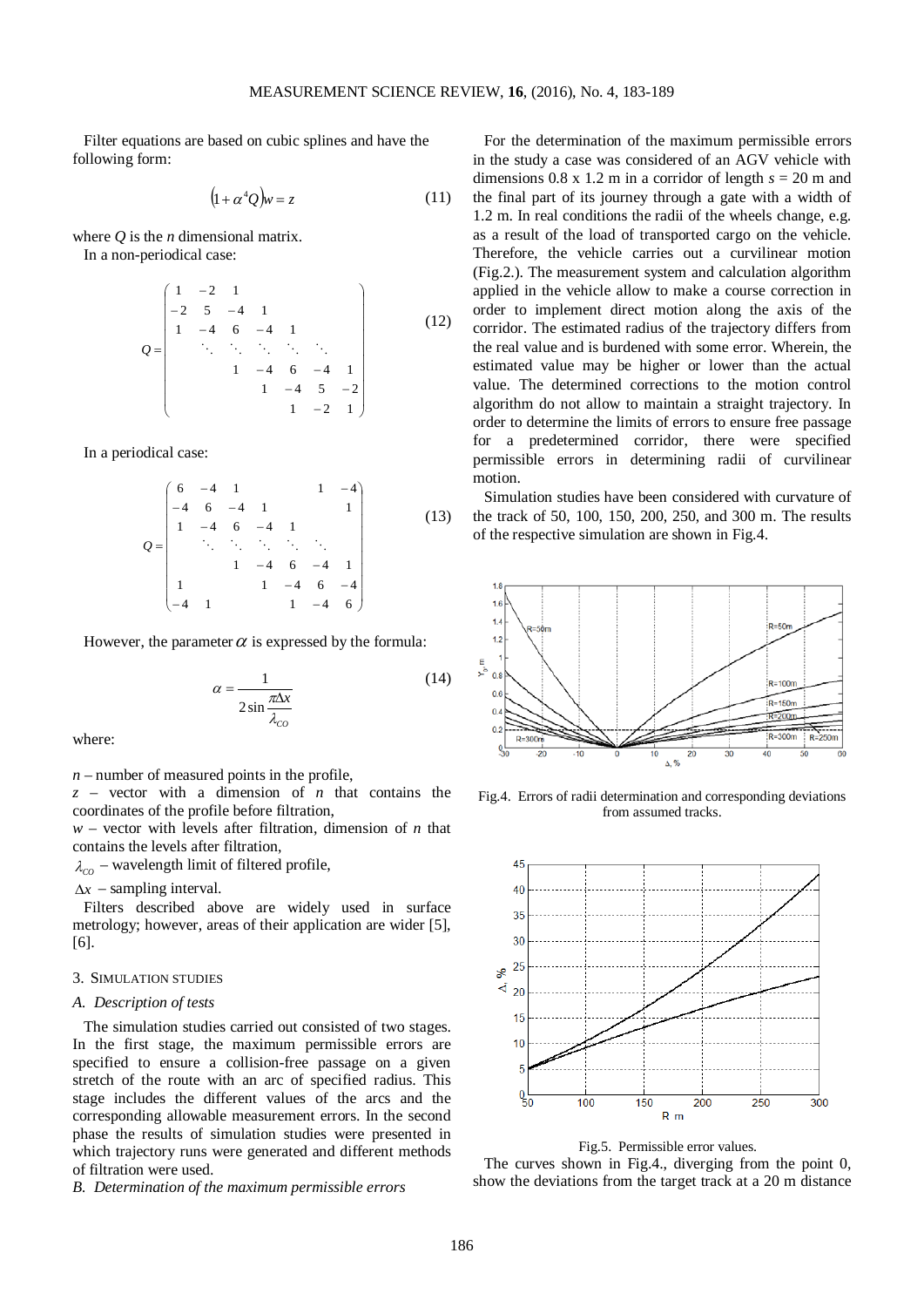of motion for different basic radii R in the error estimation function. The estimation error  $\Delta$  has a value greater than zero when the real radius is smaller than the estimated value. Otherwise, we are dealing with a negative error. The horizontal line in Fig.4. determines the maximum permissible deviation from the target trajectory. In the considerations it has been assumed that the deviation is 0.2 m. The values of deviations from a given course, for the same basic radii R have different courses for positive and negative errors. In order to demonstrate the differences, the graph in Fig.5. has been developed.

The vertical axis defines the maximum value of error estimated for the larger radii than the basic one (bottom curve), and the absolute values of the errors for the radii smaller than the basic one (upper curve).

## *C. Filtrations and generations of radii*

In simulation, computer generated runs corresponding to trajectories of automated guide vehicles were analyzed. These trajectories are subjected to various disturbances mentioned above. Effectiveness of selected methods of digital filtering was analyzed. Regression filters of zero (G0) and second order (G2) as well as robust (RO) and spline filters (SP) were studied. It was assumed that the analyzed profiles are characterized by radii (see Fig.3.) of 50, 100, 150, 200, 250, and 300 m, respectively. Fig.6. presents an example of profile of 20 m length. The results of filtration using the selected filter *s* (mean lines) are also shown. Simulation analysis was done for profiles of amplitude  $A =$ 0.05 m and wavelength  $T = 4$  m (Fig.3.). The cut-off wavelength changed from 0.4 to 0.9 m with interval of 0.1 m.



Fig.6. Results of filtration for profile of the base radius  $R = 250$  m.

## 4. RESULTS AND DISCUSSION

Application of filters commonly used in surface metrology to navigation problem is novelty of this research. In order to assess behaviors of selected filters, difference between assumed base radius and radius after filtering was assumed as measure of filter effectiveness. The relative error ∆ was calculated as ratio  $(R-F)/R$ , where R is assumed base radius and F is radius after filtration. In all the presented series of results the following succession of filters: robust, regression

with zero order, regression with second order, and spline filter was used.

Table 1. - Table 6. present relative errors for various base radii after application of various filters with different cutoffs. On the basis of results shown in Fig.5. the maximum errors of radius of curvature matching were calculated for the base radii of 50, 100, 150, 200, 250, 300 m. They are 5 %, 9 %, 13 %, 17 %, 20 %, 23 %, respectively. When obtained deviations are smaller than limiting errors, the cells in Tables are marked in yellow.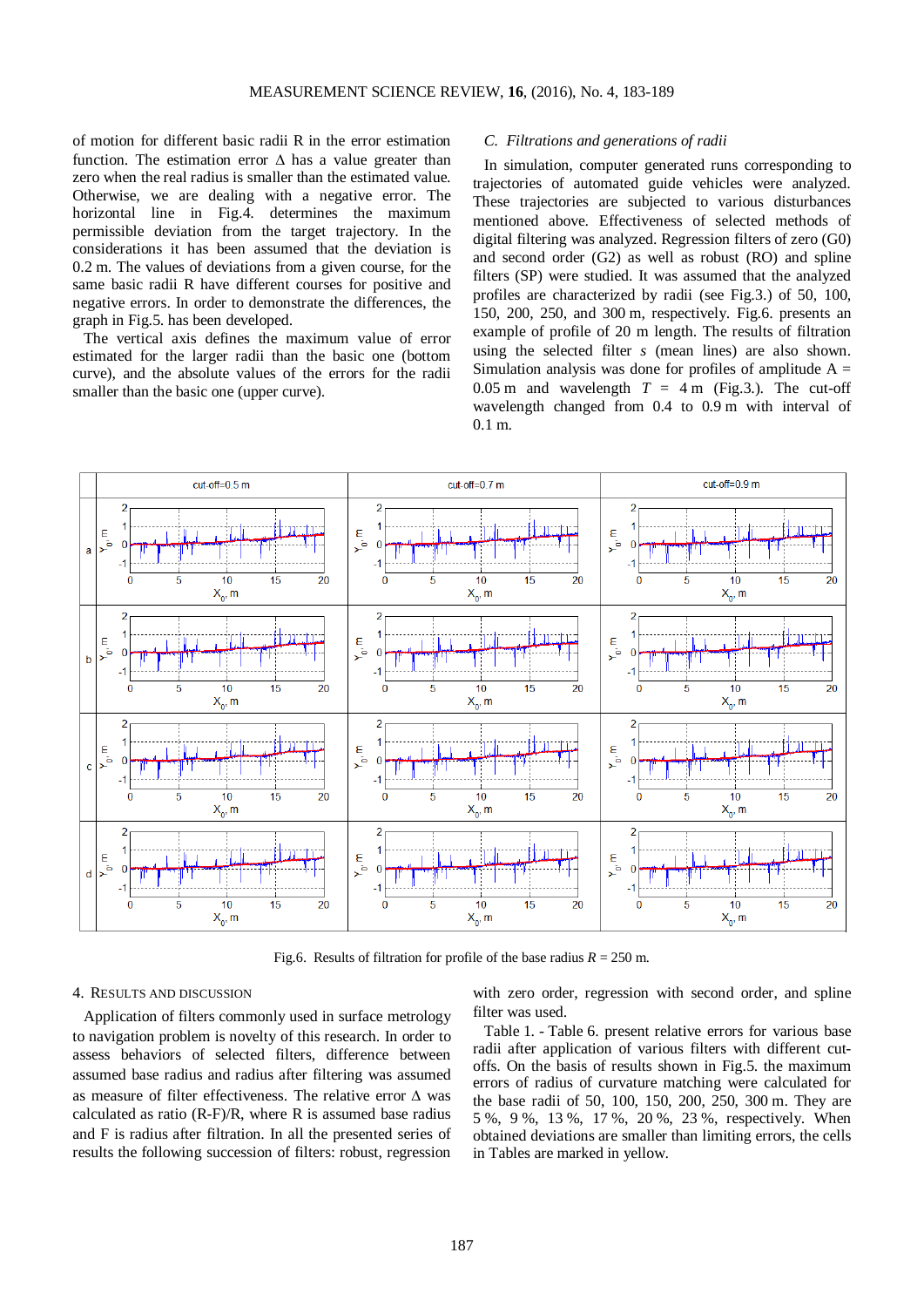| $R = 50m$      |                   |               |                 |                                      |                 |  |  |
|----------------|-------------------|---------------|-----------------|--------------------------------------|-----------------|--|--|
|                | $Lp$ . cut-off, m | GO $\Delta$ % | $R0 \Delta, \%$ | G <sub>2</sub> $\Delta$ <sup>%</sup> | $SP \Delta, \%$ |  |  |
| 1              | 0.4               | 16.0617       | 16.0798         | 18.9404                              | 18.4932         |  |  |
| 2              | $0.5^{\circ}$     | 13.7798       | 13.7842         | 18.7525                              | 18.3961         |  |  |
| $\overline{3}$ | 0.6               | 11.0780       | 11.0724         | 18.5901                              | 18.3596         |  |  |
| 4              | 0.7               | 7.9976        | 7.9839          | 18.4810                              | 18.3632         |  |  |
| 5              | 0.8               | 4.5378        | 4.5171          | 18.4021                              | 18.3872         |  |  |
| 6              | 0.9               | 0.6793        | 0.6519          | 18.3425                              | 18.4185         |  |  |

Table 1. Relative error  $\Delta$  for the base radius  $R = 50$  m.

Table 2. Relative error  $\Delta$  for the base radius  $R = 100$  m.

| $R = 100m$     |                              |            |                       |                           |                 |  |
|----------------|------------------------------|------------|-----------------------|---------------------------|-----------------|--|
|                | Lp. cut-off, m GO $\Delta$ % |            | $R0 \Delta, \%$       | G <sub>2</sub> $\Delta$ % | $SP \Delta, \%$ |  |
| 1              | 0.4                          | $-7.7057$  | $-7.5965$             | $-4.4641$                 | $-4.4211$       |  |
| $\mathfrak{D}$ | 0.5                          | $-10.3958$ | $-10.3048$            | $-3.6530$                 | $-4.6373$       |  |
| 3              | 0.6                          | $-13.9309$ | $-13.8519$            | $-3.6659$                 | $-4.7567$       |  |
| 4              | 0.7                          |            | $-18.0889$ $-18.0189$ | $-4.0446$                 | $-4.7526$       |  |
| 5              | 0.8                          | $-22.7811$ | $-22.7184$            | $-4.4373$                 | $-4.6803$       |  |
|                | 0.9                          | $-28.0069$ | $-27.9502$            | $-4.7340$                 | $-4.5868$       |  |

Table 3. Relative error  $\Delta$  for the base radius  $R = 150$  m.

| $R = 150m$    |                  |                       |                 |                           |                 |  |
|---------------|------------------|-----------------------|-----------------|---------------------------|-----------------|--|
|               | $Lp.$ cut-off, m | GO $\Delta$ %         | $R0 \Delta, \%$ | G <sub>2</sub> $\Delta$ % | $SP \Delta, \%$ |  |
|               | 0.4              | $-7.9642$             | $-7.8311$       | $-5.4001$                 | $-4.6762$       |  |
| 2             | 0.5              | $-10.3022$            | $-10.1901$      | $-3.8021$                 | $-4.8310$       |  |
| $\mathcal{R}$ | 0.6              | $-13.6715$ $-13.5717$ |                 | $-3.5715$                 | $-4.9341$       |  |
| 4             | 0.7              | $-17.7514$ $-17.6603$ |                 | $-3.9916$                 | $-4.8941$       |  |
| 5             | 0.8              | $-22.4008$            | $-22.3165$      | $-4.4974$                 | $-4.7715$       |  |
|               | 0.9              | $-27.5990$            | $-27.5203$      | $-4.8955$                 | $-4.6268$       |  |

Table 4. Relative error  $\Delta$  for the base radius  $R = 200$  m.

| $R = 200$ m    |                  |                       |                       |                                      |                 |  |
|----------------|------------------|-----------------------|-----------------------|--------------------------------------|-----------------|--|
|                | $Lp.$ cut-off, m | GO $\Delta$ %         | $R0 \Delta, \%$       | G <sub>2</sub> $\Delta$ <sup>%</sup> | $SP \Delta, \%$ |  |
| $\overline{1}$ | 0.4              | $-9.3048$             | $-9.1547$             | $-7.1044$                            | $-6.0442$       |  |
| 2              | 0.5              | $-11.3747$            | $-11.2479$            | $-4.8761$                            | $-6.2413$       |  |
| $\overline{3}$ | 0.6              |                       | $-14.6456$ $-14.5317$ | $-4.5372$                            | $-6.3771$       |  |
| 4              | 0.7              |                       | $-18.7043$ $-18.5992$ | $-5.0954$                            | $-6.3210$       |  |
| -5             | 0.8              |                       | $-23.3619$ $-23.2638$ | $-5.7787$                            | $-6.1539$       |  |
| 6              | 0.9              | $-28.5825$ $-28.4901$ |                       | $-6.3197$                            | $-5.9581$       |  |

Table 5. Relative error  $\Delta$  for the base radius  $R = 250$  m.

| $R = 250m$    |                  |               |                 |                                      |                 |  |
|---------------|------------------|---------------|-----------------|--------------------------------------|-----------------|--|
|               | $Lp.$ cut-off, m | GO $\Delta$ % | $R0 \Delta, \%$ | G <sub>2</sub> $\Delta$ <sup>%</sup> | $SP \Delta, \%$ |  |
| $\Box$        | 0.4              | $-10.7725$    | $-10.6084$      | $-8.9340$                            | $-7.5491$       |  |
| 2             | 0.5              | $-12.5647$    | $-12.4263$      | $-6.0555$                            | $-7.8001$       |  |
| $\mathcal{E}$ | 0.6              | $-15.7343$    | $-15.6096$      | $-5.6159$                            | $-7.9748$       |  |
| 4             | 0.7              | $-19.7703$    | $-19.6548$      | $-6.3267$                            | $-7.9034$       |  |
| 5             | 0.8              | $-24.4353$    | $-24.3270$      | $-7.2019$                            | $-7.6896$       |  |
|               | 0.9              | $-29.6771$    | $-29.5746$      | $-7.8973$                            | $-7.4397$       |  |

Table 6. Relative error  $\Delta$  for the base radius  $R = 300$  m.

|               | $R = 300$ m                  |                       |                       |                                      |                 |  |  |
|---------------|------------------------------|-----------------------|-----------------------|--------------------------------------|-----------------|--|--|
|               | Lp. cut-off, m GO $\Delta$ % |                       | $R0 \Delta, \%$       | G <sub>2</sub> $\Delta$ <sup>%</sup> | $SP \Delta, \%$ |  |  |
| 1             | 0.4                          | $-12.3092$            | $-12.1323$            | $-10.8486$                           | $-9.1293$       |  |  |
| 2             | 0.5                          | $-13.8099$            | $-13.6613$            | $-7.2878$                            | $-9.4405$       |  |  |
| $\mathcal{R}$ | 0.6                          | $-16.8731$            | $-16.7391$            | $-6.7471$                            | $-9.6578$       |  |  |
| 4             | 0.7                          | $-20.8844$            | $-20.7600$            | $-7.6201$                            | $-9.5707$       |  |  |
| 5             | 0.8                          | $-25.5551$ $-25.4384$ |                       | $-8.6990$                            | $-9.3076$       |  |  |
| 6             | 0.9                          |                       | $-30.8170$ $-30.7064$ | $-9.5590$                            | $-9.0002$       |  |  |

Behavior of Gaussian regression filter G0 of zero order was similar to that of robust filter R0, although the analyzed profiles contained outliers (individual peaks of valleys). Presumably the widths of these valleys of peaks were small, therefore robust filter behaved neutrally. The application of robust filter RO is more time consuming than that of the regression filter G0, therefore, for the analyzed cases the last G0 filter should be preferred. For the smallest radius  $R = 50$  m the criterion was fulfilled only after application of robust filter (RO) and regression filter of zero order (G0) for cut-off wavelengths of 0.8 and 0.9 m. The behavior of other filters was worse; deviations were larger than 18 %, the largest matching error was found for regression filter of the second order; about 4 times bigger than permissible error. Probably profile with small radius *R* was similar to surface profile, it contained waviness and roughness (without form) for this profile type, Gaussian filter G0 was better than spline filter SP of not specified weight function. Mean line determined by Gaussian regression filter of second order contained not only waviness but also form. Therefore, behaviors of G2 and SP filters were worse than those of G0 and RO filters

Different situation occurred for higher radii R. In those cases, contrary to the smallest radius R, radii after filtering were larger than assumed. Application of spline filter SP and regression filter of the second order assured correct results for all the cut-offs applied. Only in one case the absolute value of the relative error was higher than 10 % (regression filter of the second order, cut-off 0.4 m). The tendency was found that absolute relative errors were higher for larger radius *R*. However, after application of robust filter and regression filter of zero order the errors were higher than after the use of the other filters. Increase of error due to growth of cut-off is the characteristic feature of GO and R0 filters. After application of these filters, the matching criterion was fulfilled only for cut-off of 0.4 m for radius *R* of 100 m. For radius *R* of 150 m the matching criterion was fulfilled for cut-offs of 0.4 and 0.5 m, for radius  $R$  of 200 m for cut-offs of 0.4, 0.5 and 0.6 m. However, for the largest radii *R* of 250 and 300 m RO and G0 filters behaved correctly for cut-offs between 0.4 and 0.7 m. The absolute value matching error after application of robust and Gaussian regression filter of zero order was up to 31 (for the highest radius *R* and largest cut-off used). These behaviors of the analyzed filter were caused by the fact that filtered profiles of radii R higher than 50 m contained not